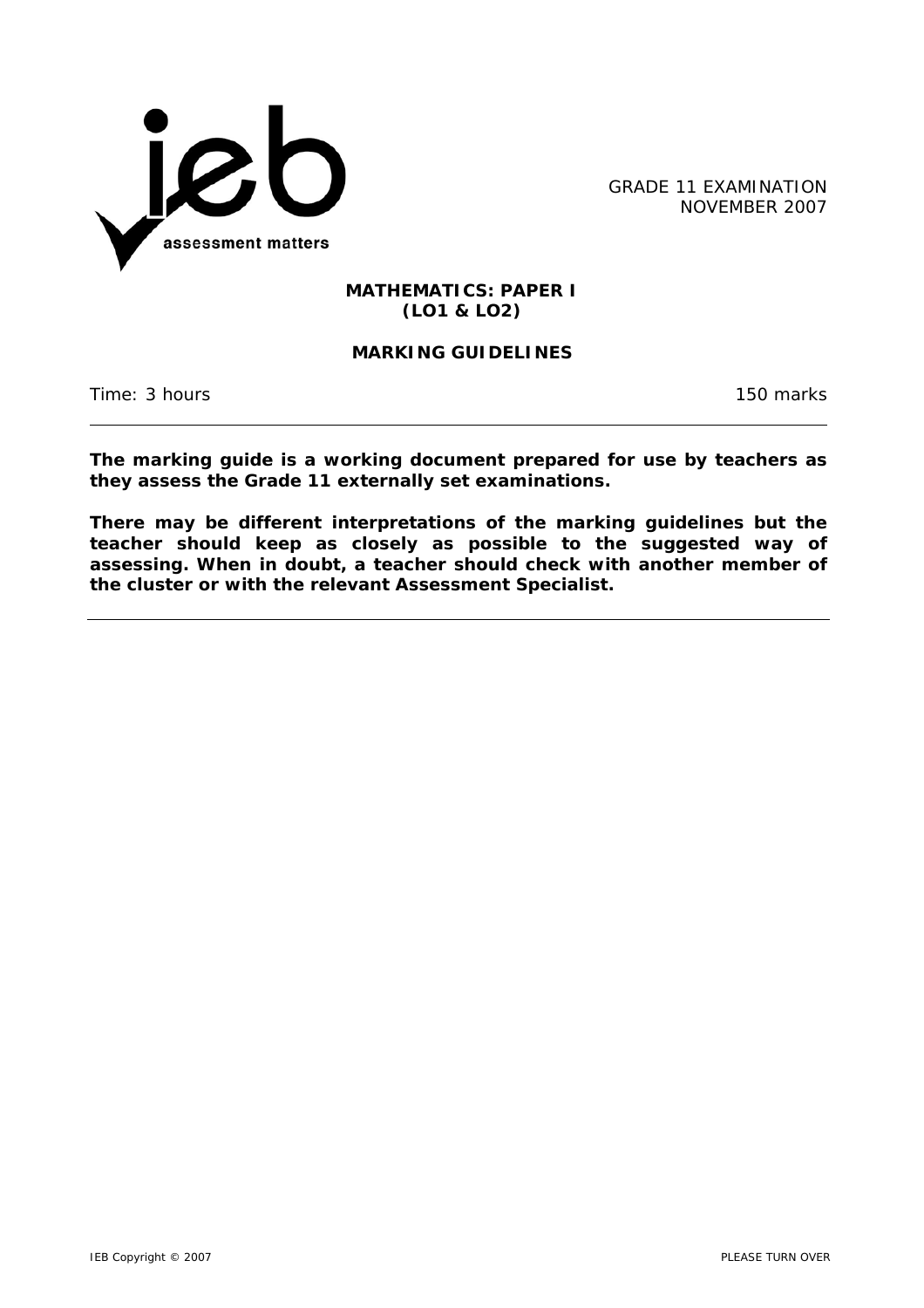## **QUESTION 1**

(a) 
$$
x^2 - x = 12
$$
  
\n $x^2 - x - 12 = 0$   $\checkmark$   
\n $(x+3)(x-4) = 0$   $\checkmark$   
\n $x = -3$  or  $x = 4$   $\checkmark$ <sup>A</sup> (3) K

(b) 
$$
2 \cdot .5^x = 50
$$
  
\n $5^x = 25 \quad \checkmark^M$   
\n $= 5^2$   
\n $\therefore x = 2 \quad \checkmark^A$  (2) RP

(c) 
$$
x^2-6x+6 = 0
$$
  
\n $x = \frac{6 \pm \sqrt{36-24}}{2}$   $\checkmark$   
\n $x = \frac{6 \pm \sqrt{12}}{2}$   $\checkmark$   
\n $x = 4,7 \text{ or } x = 1,3$   $\checkmark$ <sup>C/A</sup> (3) K

(d) 
$$
x^2 + 8x = 4
$$
  
\n $x^2 + 8x + 16 = 4 + 16$   $\checkmark$   
\n $(x + 4)^2 = 20$   $\checkmark$   
\n $x + 4\checkmark = \pm \sqrt{20}$   
\n $x = -4 \pm 2\sqrt{5}$   $\checkmark$   
\n(5) RP

(e) 
$$
x^2 + 4 = 0
$$
  
\n $x^2 = -4$   
\nNon-real  $\checkmark^A$  (1) K

(f) 
$$
x^2 + 5x - 6 > 0
$$
  $\checkmark$   
\n $(x+6)(x-1) > 0$   
\n $+ 6 - 1$   
\n $x < -6$  or  $x > 1$   $\checkmark$   
\n $(3) RP$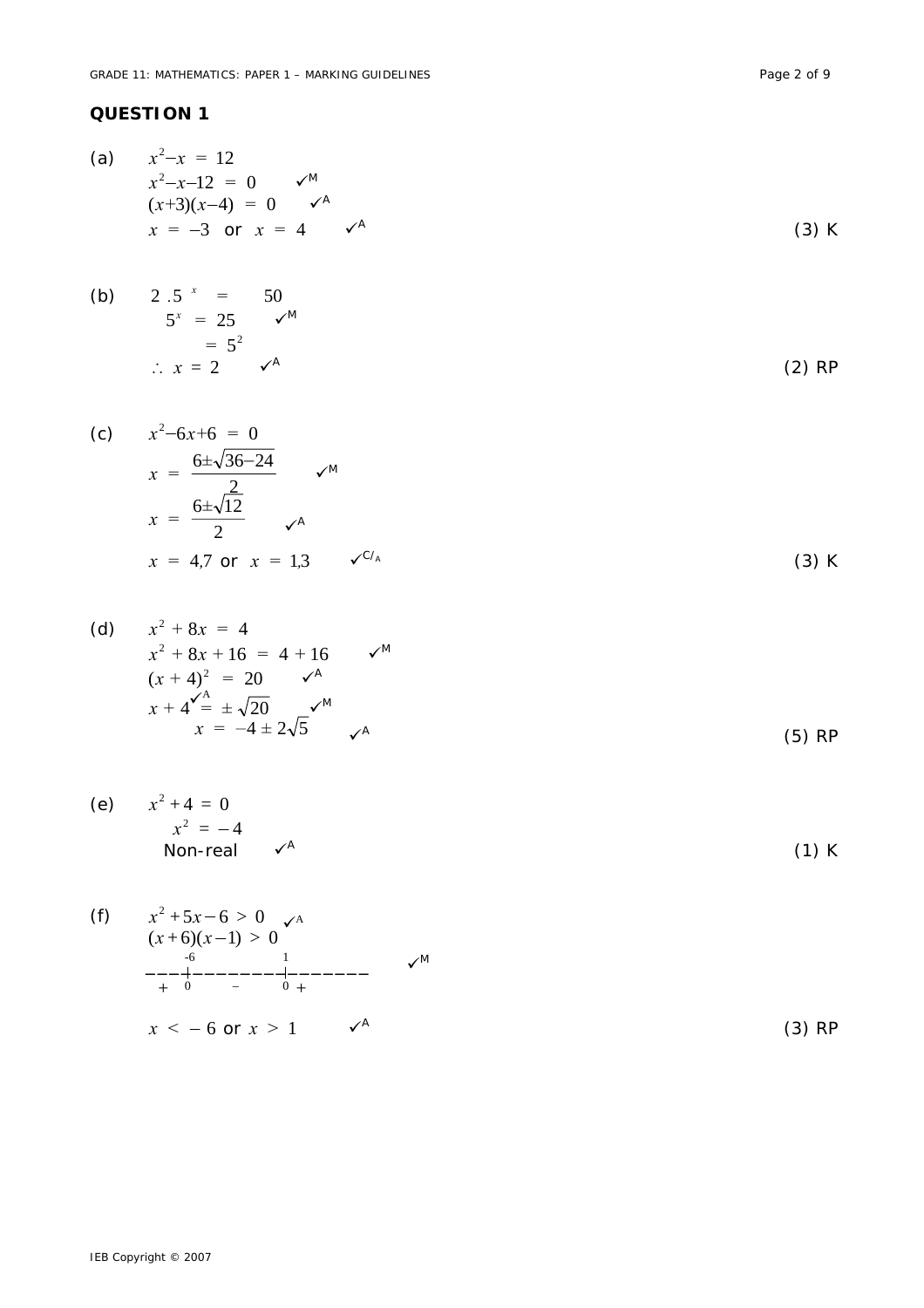(g) 
$$
\frac{x+2}{x+1} - \frac{3}{x-2} = \frac{1}{x+1}
$$
  
\n
$$
\frac{(x+2)(x-2) - 3(x+1)}{(x+1)(x-2)} = \frac{x-2}{(x+1)(x-2)} \quad x \neq -1, x \neq 2
$$
  
\n
$$
x^2 - 4 - 3x - 3 = x - 2 \quad \checkmark^M
$$
  
\n
$$
x^2 - 4x - 5 = 0 \quad \checkmark^A
$$
  
\n
$$
(x-5)(x+1) = 0 \quad \checkmark^M
$$
  
\n
$$
x = 5 \quad \text{or} \quad x = -1 \quad \text{(7) RP}
$$

**24 marks**

## **QUESTION 2**

(a) 
$$
y = x-1
$$
............**0**  
 $y+7 = x^2 + 2x$ ....**0**

$$
\begin{array}{lll}\n\mathbf{Q}: & x - 1 + 7 = x^2 + 2x & \swarrow^M \\
& x^2 + x - 6 = 0 & \swarrow^A \\
& (x + 3)(x - 2) = 0 & \swarrow^A \\
& x = -3 \text{ or } x = 2 & \swarrow^A \\
& y = -4 \text{ or } y = 1 & \swarrow^{C/A}\n\end{array}
$$
\n(5) RP

(b) (1) 
$$
\frac{x^2 - y^2}{x^2} \times \frac{x}{x - y}
$$

$$
= \frac{(x - y)(x + y)}{x^2} \times \frac{x}{x - y} \qquad \checkmark{M}
$$

$$
= \frac{x + y}{x} \qquad \checkmark{A}
$$

$$
(2) \frac{12^{n+1} \cdot 27^{n-2}}{18^{2n-1}}
$$
\n
$$
= \frac{(2^2 \cdot 3)^{n+1} \cdot (3^3)^{n-2}}{(2 \cdot 3^2)^{2n-1}}
$$
\n
$$
= \frac{2^{2n+2} \cdot 3^{2+1} \cdot 3^{3n-6}}{2^{2n-1} \cdot 3^{4n-2}}
$$
\n
$$
= 2^3 \cdot 3^{-3}
$$
\n
$$
= \frac{8}{27}
$$
\n
$$
\checkmark^{A}
$$
\n
$$
(5) RP
$$

(2) RP

IEB Copyright © 2007 PLEASE TURN OVER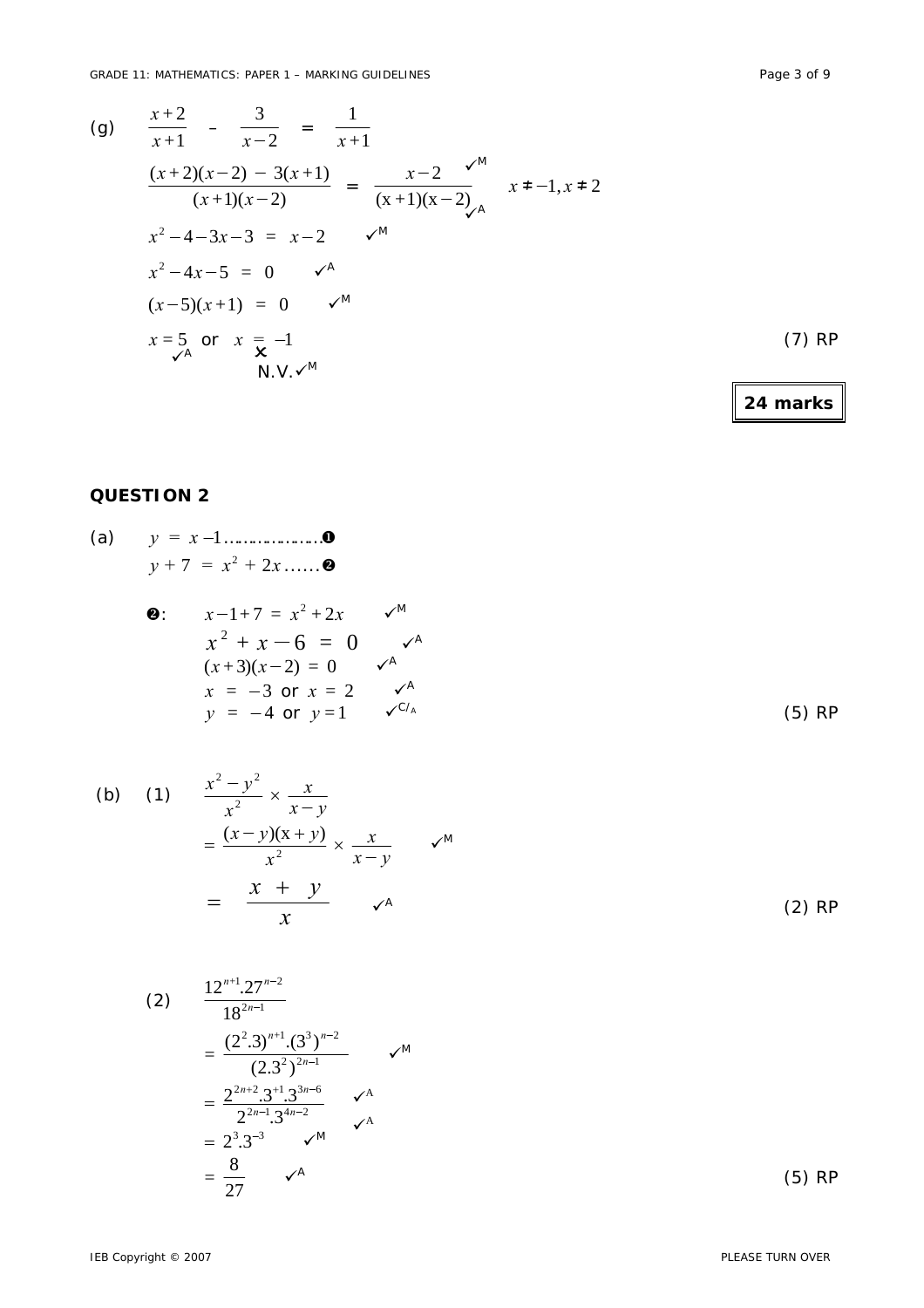(b) (3) 
$$
2\sqrt{8} - 4\sqrt{32} + 3\sqrt{50}
$$
  
\t\t\t $= 2 \times 2\sqrt{2} - 4 \times 4\sqrt{2} + 3 \times 5\sqrt{2}$   $\checkmark$   
\t\t\t $= 4\sqrt{2} - 16\sqrt{2} + 15\sqrt{2}$   $\checkmark$   
\t\t\t $= 3\sqrt{2}$   $\checkmark$ <sup>A</sup> (3) RP

(c) 
$$
5 < x < 6
$$
  
\n
$$
\therefore \sqrt{25} < x < \sqrt{36} \qquad \checkmark^M
$$
\n
$$
\therefore x = \sqrt{30} \qquad \checkmark^A \quad \text{Any value in interval } (\sqrt{25}, \sqrt{36})
$$
\n(2) K

(d) 
$$
M = \sqrt{\frac{k-2}{2k}}
$$
  
\n(1)  $k = 1 : M = \sqrt{-\frac{1}{2}} \checkmark^A$   
\n(2)  $k = -2 : M = 1 \checkmark^A$   
\n(3) PS

## **QUESTION 3**

(a) 
$$
\frac{10\sqrt{2x^{16}} - 2\sqrt{8x^{16}}}{\sqrt{18x^{16}}}
$$
  
= 
$$
\frac{10\sqrt{2x^8 - 4\sqrt{2x^8}}}{3\sqrt{2x^8}}
$$
  $\checkmark$   
= 
$$
\frac{6\sqrt{2x^8}}{3\sqrt{2x^8}}
$$
  $\checkmark$   
= 2  $\checkmark$ <sup>A</sup> (4) CP

(b) (1) 
$$
A = \frac{3^{n} - 4}{6^{n} - 2^{n+2}}
$$
  
\n
$$
= \frac{3^{n} - 4}{2^{n} \cdot 3^{n} - 2^{n} \cdot 2^{2}} \qquad \checkmark^{M}
$$
  
\n
$$
= \frac{3^{n} - 4}{2^{n} \cdot (3^{n} - 4)} \qquad \checkmark^{M}
$$
  
\n
$$
= \frac{1}{2^{n}} \qquad \checkmark^{A}
$$
  
\n(4) CP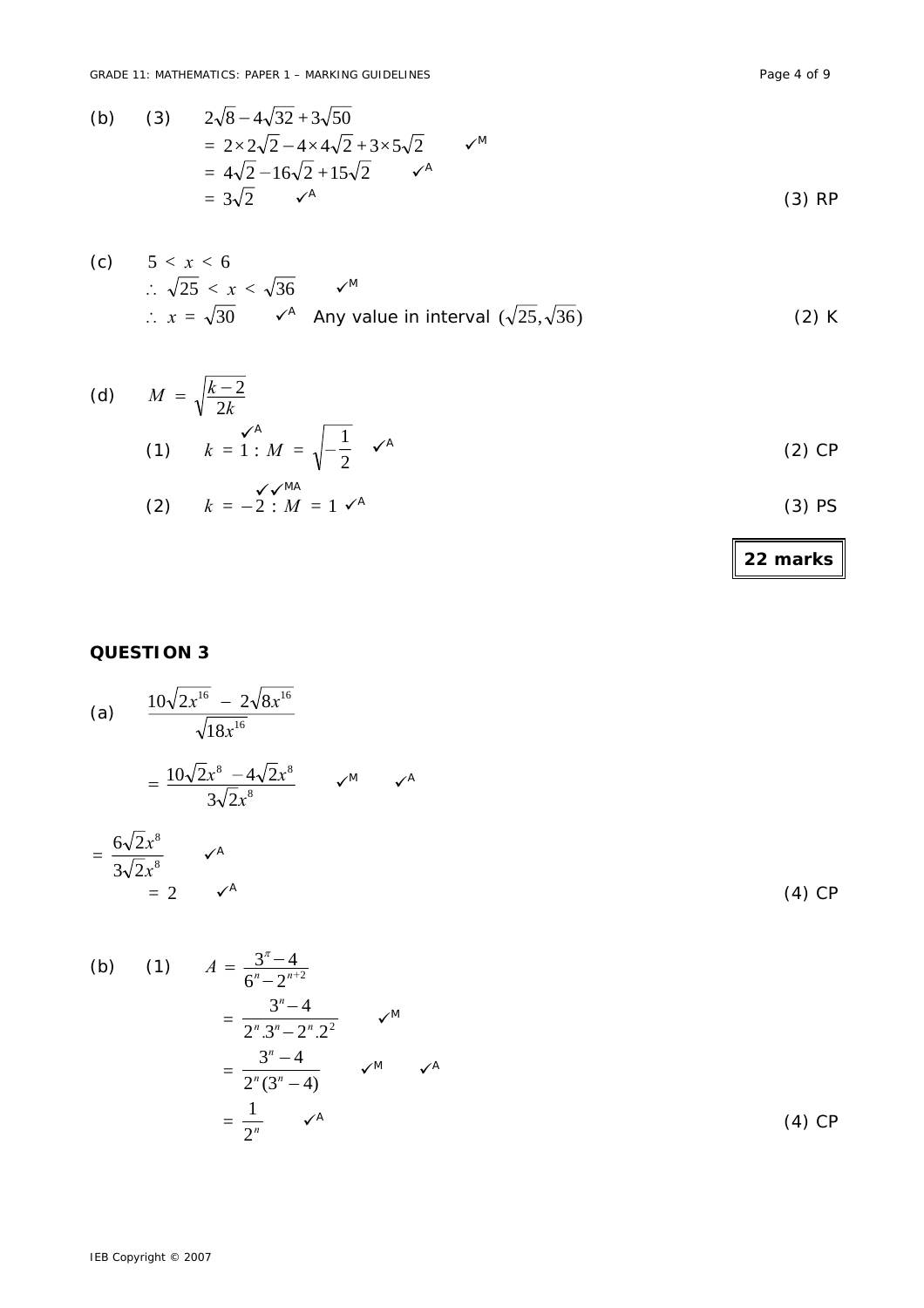(c) Diagonal 
$$
= (\sqrt{5} + 1)^2 + (\sqrt{5} - 1)^2 \sqrt{4} \sqrt{4}
$$
  
\n
$$
= 5 + 2\sqrt{5} + 1 + 5 - 2\sqrt{5} + 1 \sqrt{4}
$$
  
\n
$$
= 12
$$
  
\n
$$
\therefore \text{ Diagonal } = \sqrt{12}
$$
  
\n
$$
= 2\sqrt{3} \sqrt{6} = 4
$$
 (4) CP

(d) (1) Time = 
$$
909526 \div (60 \times 60 \times 24)
$$
  $\checkmark$   
= 10,5269 ..... days  $\checkmark$   
> so more than a week  $\checkmark$ 

(2) Distance = 
$$
909526 \div 10 \times 5 \div (100 \times 1000)
$$
  $\checkmark^M$   
= 4.5 km  $\checkmark^A$  (2) RP

**18 marks**

### **QUESTION 4**

(a) (1) 
$$
a = 7 \int_{0}^{\sqrt{A}} b = 15 \int_{0}^{\sqrt{A}} 6
$$
 (3) RP  
\n $y = 2x - 1 \int_{0}^{\sqrt{A}} (1 \text{ answer is wrong, 1 method mark for linear expression})$   
\n(2)  $a = 64 \qquad b = 72 \qquad y = x^2 + x \qquad \sqrt{A}$   
\n(3) RP  
\n(4)  $y = 15 \qquad \sqrt{A}$   
\n(5) RP  
\n(6) CP

(b) (1) A.P.  $a = 201, d = -4$ 

|        |    |     |                                    |      | ∕Μ |
|--------|----|-----|------------------------------------|------|----|
| $= An$ |    |     | $-1$ <sup><math>\circ</math></sup> | - 16 |    |
|        | ∠◡ | 197 | 193                                | 189  |    |

$$
\therefore T_n = 205 - 4n \qquad \checkmark^A
$$

#### ALTERNATIVELY:  $T = a + (n-1)d$

$$
I_n = a + (n-1)a
$$
  
= 201 + (n-1)(-4)  $\checkmark^M$   
= 201 - 4n + 4  
= 205 - 4n  $\checkmark^A$  (3) RP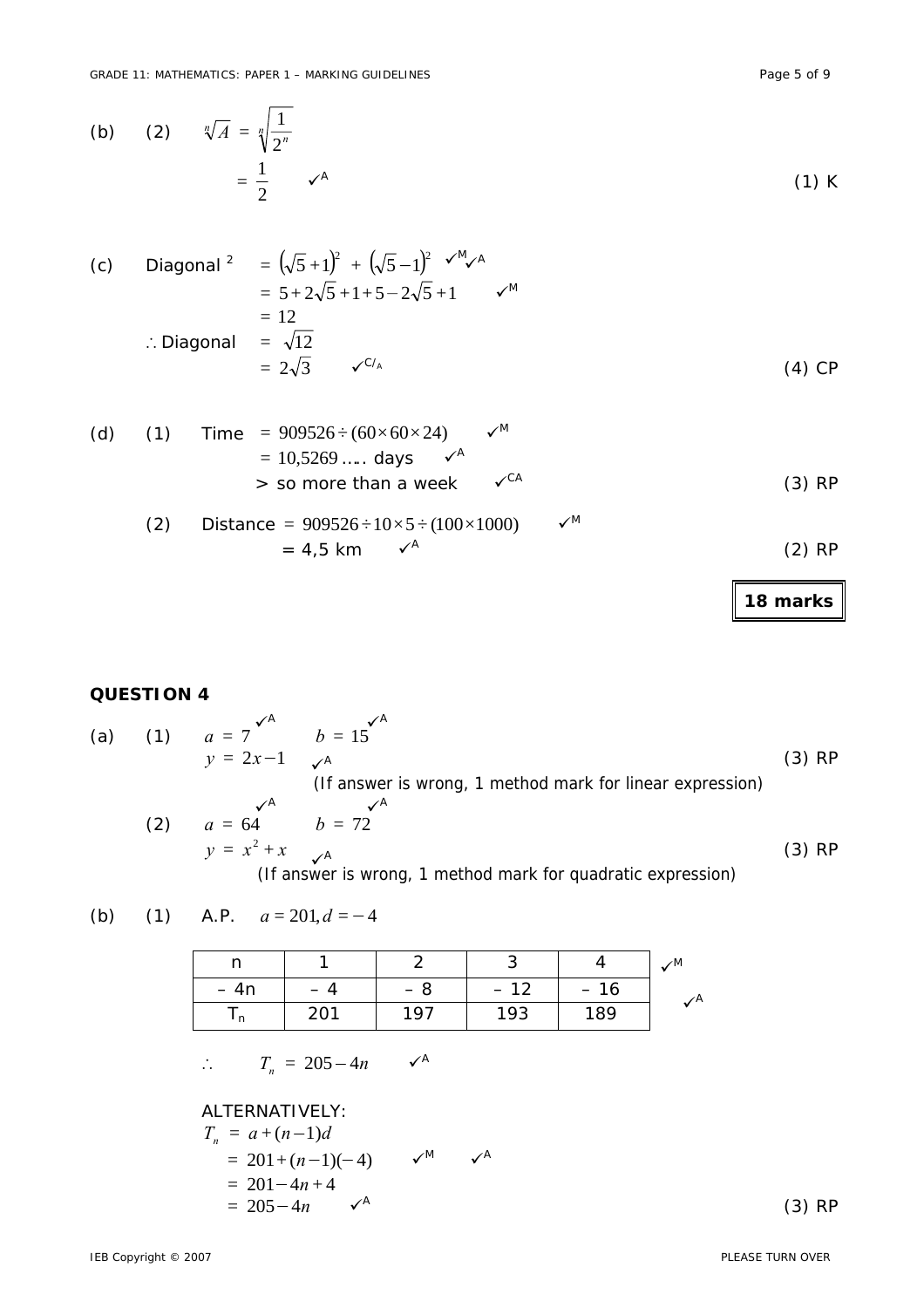(5) CP

(2) 
$$
T_n = 205 - 4n
$$

$$
T_{50} = -4 \times 50 + 205 \qquad \sqrt{M}
$$

$$
= 5 \qquad \sqrt{A}
$$

$$
ALTERNATIVELY:
$$

$$
T_{50} = a + 49d
$$

$$
T_{50} = a + 49d
$$
  
= 201 + 49(-4)  $\sqrt{M}$   
= 5  $\sqrt{A}$  (2) RP

(c) 
$$
T_n = an^2 + bn
$$
  
\n $T_1 = a + b = 3$ ........**0**  
\n $T_2 = 4a + 2b = 10$ ....**0**  $\checkmark^M$   $\checkmark^A$   
\n**0**:  $2a + b = 5$ ....**0**  $\checkmark^M$   
\n**0** - **0**  $\underset{a = 2}{a = 2}$   $\checkmark^A$   
\n $b = 3-2$ 

$$
= 1 \qquad \qquad \checkmark^A
$$

(d) 
$$
F_v = P_v(1-i)^n
$$
  
\n $\sim^A$   $\sim^A$   $\sim^M$   
\n $\therefore 183680 = P(0,92)^1$   
\n $P = R199652,17 \sim^A$  (4) RP

(e) (1) 
$$
A = 20000 \left[ 1 + \frac{0.075}{4} \right]^{4 \times 20}
$$
  $\checkmark$ <sup>M</sup>  $\checkmark$ <sup>A</sup>  
= R 88 397,45  $\checkmark$ <sup>C\_A</sup> (3) RP

(2) 
$$
\frac{1}{20\,000}
$$
  $\underset{\begin{array}{c}\n0 \\
\infty \\
\infty \\
\infty \\
\infty \\
\infty\n\end{array}}{\n\begin{array}{c}\n0 \\
\infty \\
\infty \\
\infty \\
\infty\n\end{array}}$   $\begin{array}{c}\n\frac{1}{6} \\
\infty \\
\infty \\
\infty \\
\infty\n\end{array}$   $\begin{array}{c}\n0 \\
\infty \\
\infty \\
\infty \\
\infty\n\end{array}$   $\begin{array}{c}\n0 \\
\infty \\
\infty \\
\infty \\
\infty\n\end{array}$   $\begin{array}{c}\n0 \\
\infty \\
\infty \\
\infty\n\end{array}$   $\begin{array}{c}\n0 \\
\infty \\
\infty \\
\infty\n\end{array}$   $\begin{array}{c}\n1 \\
\infty \\
\infty\n\end{array}$   $\begin{array}{c}\n1 \\
\infty \\
\infty\n\end{array}$   $\begin{array}{c}\n1 \\
\infty\n\end{array}$   $\begin{array}{c}\n1 \\
\infty\n\end{array}$   $\begin{array}{c}\n1 \\
\infty\n\end{array}$   $\begin{array}{c}\n1 \\
\infty\n\end{array}$   $\begin{array}{c}\n1 \\
\infty\n\end{array}$   $\begin{array}{c}\n1 \\
\infty\n\end{array}$   $\begin{array}{c}\n1 \\
\infty\n\end{array}$   $\begin{array}{c}\n1 \\
\infty\n\end{array}$   $\begin{array}{c}\n1 \\
\infty\n\end{array}$   $\begin{array}{c}\n1 \\
\infty\n\end{array}$   $\begin{array}{c}\n1 \\
\infty\n\end{array}$   $\begin{array}{c}\n1 \\
\infty\n\end{array}$   $\begin{array}{c}\n1 \\
\infty\n\end{array}$   $\begin{array}{c}\n1 \\
\infty\n\end{array}$   $\begin{array}{c}\n1 \\
\infty\n\end{array}$   $\begin{array}{c}\n1 \\
\infty\n\end{array}$   $\begin{array}{c}\n1 \\
\infty\n\end{array}$   $\begin{array}{c}\n1 \\
\infty\n\end{array}$   $\begin{array}{c}\n1 \\
\infty\n\end{array}$   $\begin{array$ 

IEB Copyright © 2007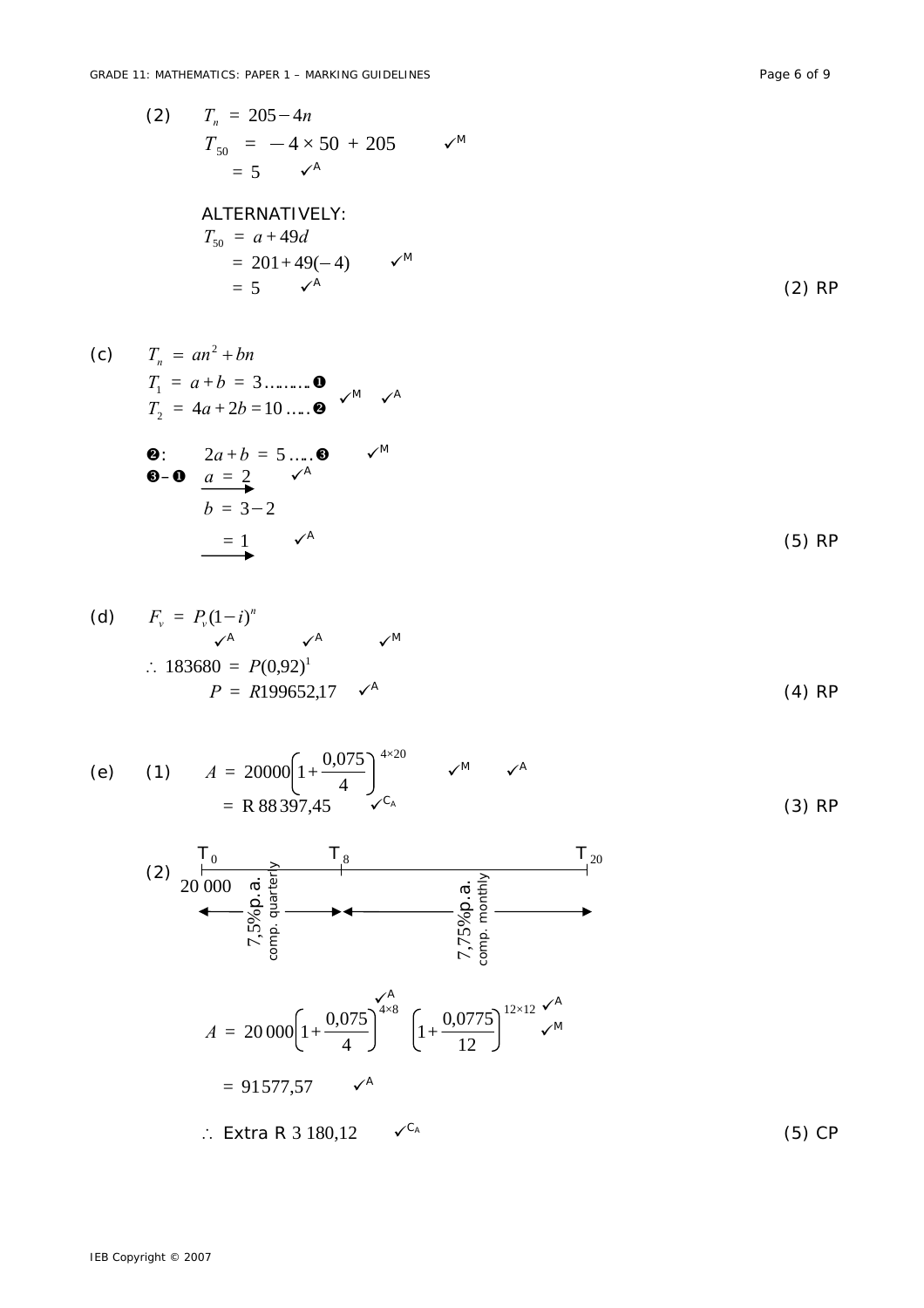(f)  $30,15 \leq$  Length <  $30,25$   $\checkmark$ <sup>A</sup>

 $\mathcal{V}^{\mathsf{A}}$   $\mathcal{V}^{\mathsf{A}}$ 

 $15,45$  ≤ Width <  $15,55$   $\checkmark$ <sup>A</sup>

$$
\therefore 465,8175 \le \text{Area} < 470,3875 \tag{4} \tag{5} \text{RP}
$$

**32 marks**

## **QUESTION 5**

(a) (1) At A: 
$$
x = 5
$$
  
\n $5 + y = 25$   $\checkmark$   
\n $y = 20$   
\n $\therefore A(5; 20) \quad \checkmark$   
\nAt B:  $x = 5$   
\n $5 + 2y = 34$   $\checkmark$   
\n $2y = 29$   
\n $y = 14,5$   
\n $\therefore B(5; 14,5) \quad \checkmark$   
\nAt C:  $x = 25 - y$  and  $x + 2y = 34$   
\n $25 - y + 2y = 34$   $\checkmark$   
\n $y = 9$   $\checkmark$   
\n $x = 16$   
\n $\therefore C(16; 9) \quad \checkmark$   
\n(2) At A: P = 3x5 + 2x20  
\n= 55 x5 + 2x24  
\n $= 44$   $\checkmark$   
\nAt B: P = 3x5 + 2x24  
\n= 5x5 + 2x14,5  
\n= 44 x<sup>C<sub>A</sub></sup>  
\nAt C: P = 3x16 + 2x9  
\n= 66 x<sup>C<sub>A</sub></sup>  
\n $\therefore$  P maximised for  $x = 16, y = 9$   $\checkmark$   
\n $\therefore$  P maximised for  $x = 16, y = 9$   $\checkmark$   
\n(4) RP  
\n(b) (1) 375x + 125y<sup>1/8</sup>  
\n125x + 375y<sup>1/8</sup>  
\n300000  $\checkmark$   
\n $x + y \le 300$   $\checkmark$   
\n(5) CP

$$
(2) \quad \text{Profit} = 2x + 2.5y \quad \checkmark \tag{1) K}
$$

**17 marks**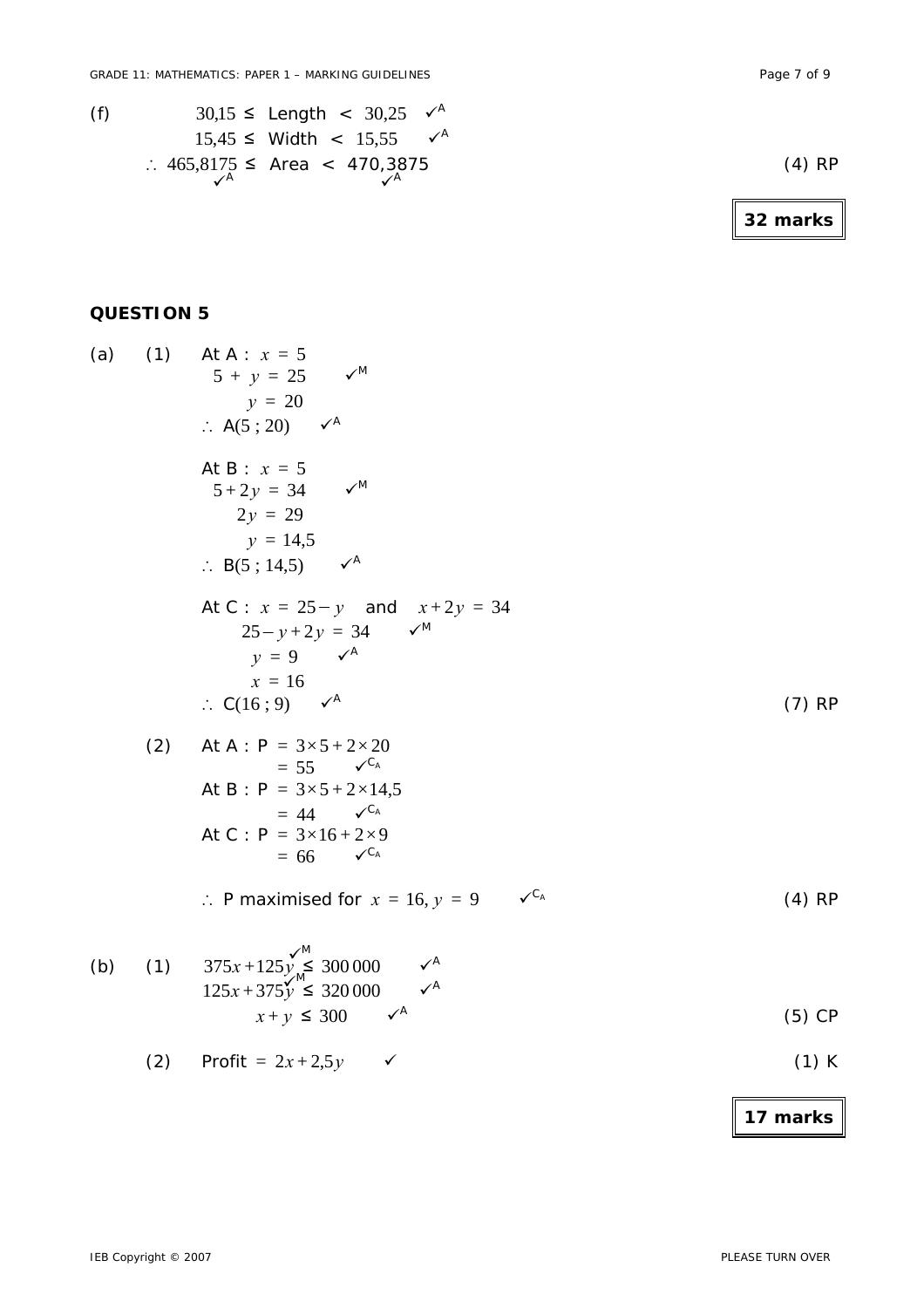## **QUESTION 6**

(a) Domain :  $x \in R$   $\checkmark^A$ Range :  $y \ge -8$   $\checkmark^A$ (2) K

(b) Ave.Grad. 
$$
=\frac{-6-0}{0-3}
$$
  $v^M$   
=  $2$   $v^A$  (2) K

(c) 
$$
j(x) = 2(-x-1)^2 - 8
$$
  $\checkmark^M$   $\checkmark^A$   
=  $2(x+1)^2 - 8$  (2) RP

(d) 
$$
g(x) = 2x^2 - 8
$$
  $\checkmark$   $\checkmark$  for TP on y-axis (2) CP

(e) 
$$
k > 8
$$
 (2) PS

# **10 marks**

## **QUESTION 7**

|     | (a) $P(0; 1)$ $\checkmark^A$      |                                     |                           | $(1)$ K  |
|-----|-----------------------------------|-------------------------------------|---------------------------|----------|
| (b) | $(1)$ D $\checkmark$ <sup>A</sup> |                                     | $\checkmark$ <sup>A</sup> | $(2)$ RP |
|     |                                   | (2) B $\checkmark^A$ $\checkmark^A$ |                           | $(2)$ RP |
|     |                                   | (3) $E \quad v^A \quad v^A$         |                           | $(2)$ RP |
|     |                                   |                                     |                           |          |

**7 marks**